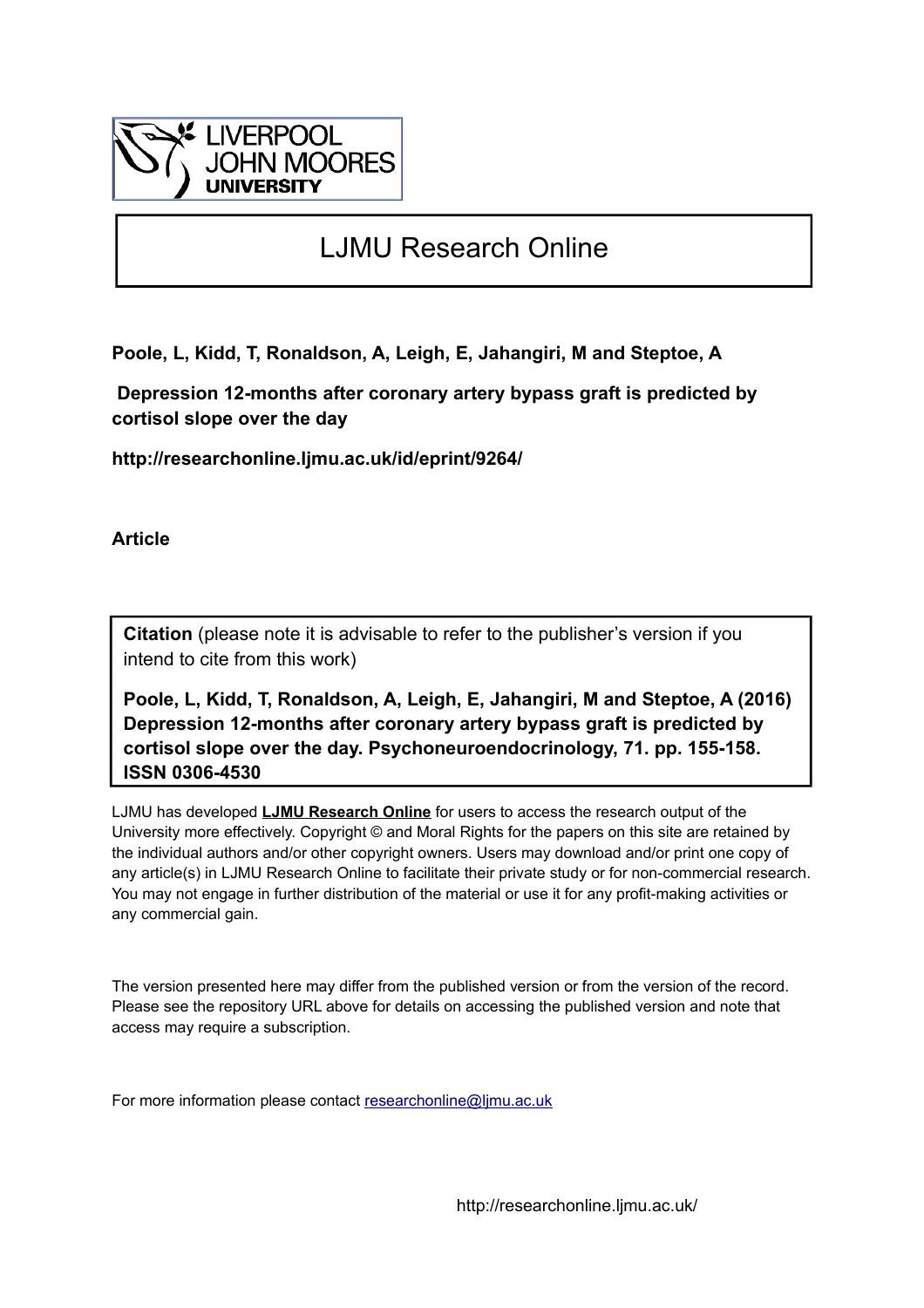Contents lists available at [ScienceDirect](http://www.sciencedirect.com/science/journal/03064530)

# **SEVIE**

iournal homepage: [www.elsevier.com/locate/psyneuen](http://www.elsevier.com/locate/psyneuen)

Psychoneuroendocrinology

#### Short communication

### Depression 12-months after coronary artery bypass graft is predicted by cortisol slope over the day



Lydia Poole<sup>a,∗</sup>, Tara Kidd<sup>a</sup>, Amy Ronaldson<sup>a</sup>, Elizabeth Leigh<sup>a</sup>, Marjan Jahangiri<sup>b</sup>, Andrew Steptoe<sup>a</sup>

<sup>a</sup> Department of Epidemiology and Public Health, University College London, 1-19 Torrington Place, London WC1E 6BT, United Kingdom <sup>b</sup> Department of Cardiac Surgery, St George's Hospital, University of London, Blackshaw Road, London SW17 0QT, United Kingdom

#### a r t i c l e i n f o

Article history: Received 9 February 2016 Received in revised form 16 May 2016 Accepted 24 May 2016

Keywords: Depression Cortisol Coronary artery bypass graft surgery Longitudinal

#### A B S T R A C T

Alterations in the diurnal profile of cortisol have been associated with depressed mood in patients with coronary heart disease. The relationship between cortisol output and depressed mood has not been investigated prospectively in coronary artery bypass graft (CABG) patients before. We aimed to study the relationship between cortisol measured pre- and post-operatively and depression symptoms measured 12 months after CABG surgery. We analysed data from 171 patients awaiting first-time, elective CABG surgery from the pre-assessment clinic at St. George's Hospital, London. The Beck Depression Inventory (BDI) was used to assess depression symptoms and saliva samples were collected to measure diurnal cortisol. Baseline assessments of depression and cortisol were obtained an average 29 days before surgery, short-term follow-up of cortisol occurred 60 days after surgery and long-term follow-up of depression was assessed 378 days after surgery. Baseline cortisol slope was not associated with depression at 12-month follow-up. However, a steeper cortisol slope measured 60 days after surgery predicted reduced odds of depression (BDI  $\geq$  10) 12 months after surgery (odds ratio 0.661, 95% confidence interval 0.437–0.998,  $p = 0.049$ ) after controlling for covariates. These findings suggest interventions aimed at improving adaptation in the early recovery period may have long-term benefits in this patient group.

© 2016 The Authors. Published by Elsevier Ltd. This is an open access article under the CC BY license [\(http://creativecommons.org/licenses/by/4.0/](http://creativecommons.org/licenses/by/4.0/)).

#### **1. Introduction**

Cortisol is implicated in the pathophysiology of depression ([Zunszain](#page-4-0) et [al.,](#page-4-0) [2011\).](#page-4-0) Hypothalamic-Pituitary-Adrenal (HPA) axis abnormalities have been observed in patients with major depression, including increased secretion and reactivity of cortisol ([Cowen,](#page-4-0) [2010\),](#page-4-0) elevated corticotropin releasing hormone ([Nemeroff](#page-4-0) et [al.,](#page-4-0) [1984\),](#page-4-0) and increased size and activity of the pituitary and adrenal glands ([Nemeroff](#page-4-0) et [al.,](#page-4-0) [1992\).](#page-4-0) Elevated cortisol has also been linked to cardiac risk factors ([Brown](#page-4-0) et [al.,](#page-4-0) [2004\)](#page-4-0) and we recently reported that dysregulated diurnal cortisol profiles prior to coronary artery bypass graft (CABG) surgery predicted increased risk of death or adverse cardiac events in subsequent years [\(Ronaldson](#page-4-0) et [al.,](#page-4-0) [2015\).](#page-4-0)

Alterations in the diurnal profile of cortisol have been associated with depressed mood in patients with coronary heart disease ([Bhattacharyya](#page-4-0) et [al.,](#page-4-0) [2008\),](#page-4-0) and with history of depression in acute

Corresponding author. E-mail address: [lydia.poole.09@ucl.ac.uk](mailto:lydia.poole.09@ucl.ac.uk) (L. Poole). coronary syndrome patients ([Messerli-Bürgy](#page-4-0) et [al.,](#page-4-0) [2012\).](#page-4-0) HPA axis dysregulation has also been associated with greater cardiac-related mortality in depressed patients [\(Jokinen](#page-4-0) [and](#page-4-0) [Nordström,](#page-4-0) [2009\).](#page-4-0) There are limited studies investigating cortisol in CABG patients, although there is some evidence of heightened cortisol output in the post-operative period [\(Gibbison](#page-4-0) et [al.,](#page-4-0) [2015;](#page-4-0) [Roth-Isigkeit](#page-4-0) [and](#page-4-0) [Schmucker,](#page-4-0) [1997\).](#page-4-0) The relationship between cortisol output and depressed mood has not been investigated in CABG patients before. We aimed to study the prospective relationship between cortisol rhythm across the day measured pre- and post-operatively and depression symptoms measured 12-months after CABG surgery.

#### **2. Method**

#### 2.1. Sampling and procedure

Full details of the methods and participants used in the ARCS (Adjustment and Recovery after Cardiac Surgery) study can be found elsewhere [\(Poole](#page-4-0) et [al.,](#page-4-0) [2014;](#page-4-0) [Ronaldson](#page-4-0) et [al.,](#page-4-0) [2015\).](#page-4-0) Briefly, we conducted complete case analysis on data from 171 patients awaiting first-time, elective CABG surgery, who were recruited

[http://dx.doi.org/10.1016/j.psyneuen.2016.05.025](dx.doi.org/10.1016/j.psyneuen.2016.05.025)

0306-4530/© 2016 The Authors. Published by Elsevier Ltd. This is an open access article under the CC BY license ([http://creativecommons.org/licenses/by/4.0/\)](http://creativecommons.org/licenses/by/4.0/).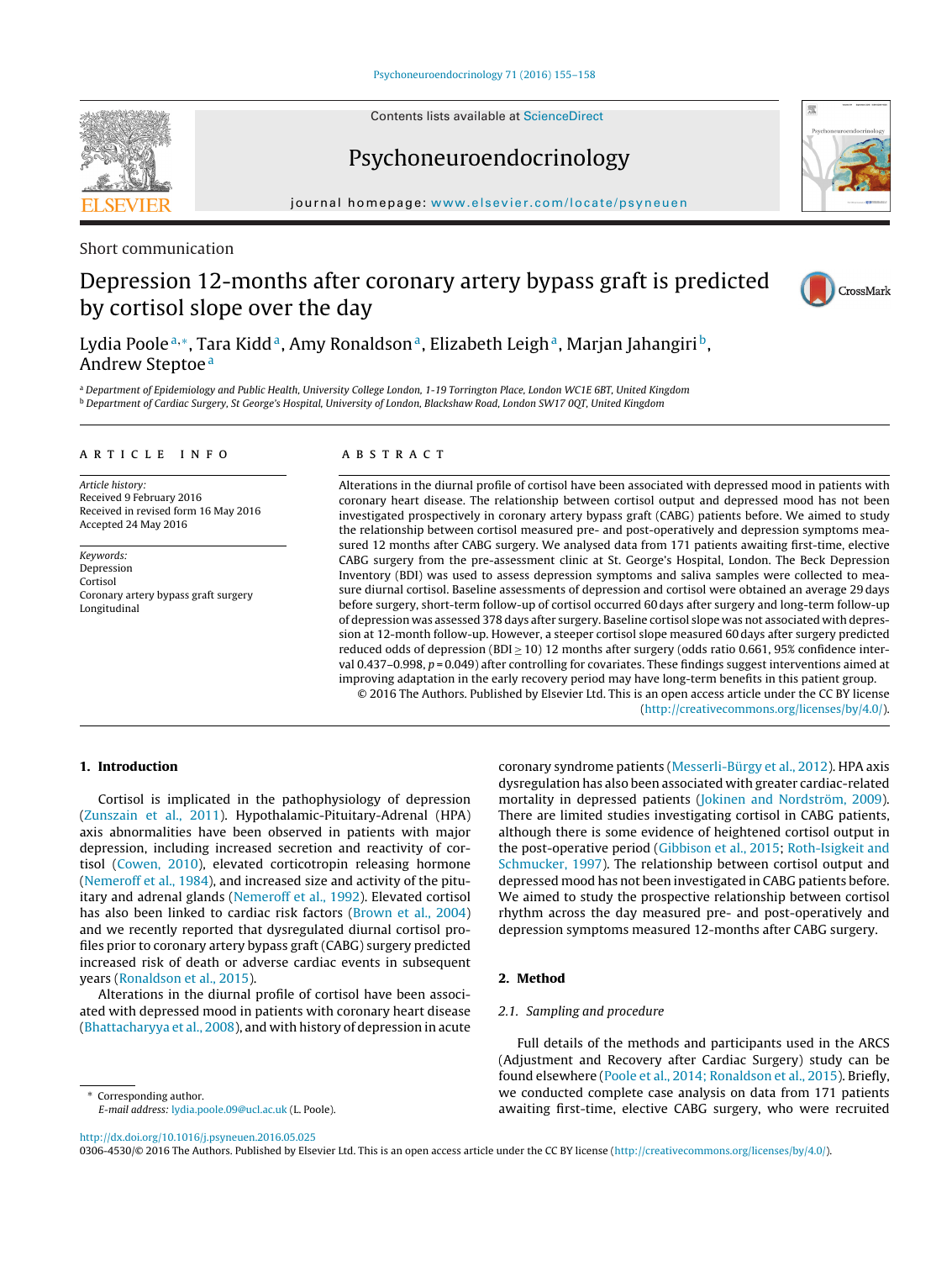**Table 1**

Demographic, clinical and biological characteristics of the sample  $(N = 171)$ .

| Characteristic                            | Mean $\pm$ SD or N(%) |
|-------------------------------------------|-----------------------|
| Demographics                              |                       |
| Age (years)                               | $69.29 \pm 8.87$      |
| Female                                    | 26(15.2)              |
| Ethnicity - White British/White Other     | 154(90.1)             |
| BMI $\left(\frac{kg}{m^2}\right)$         | $28.16 + 3.85$        |
| Smoker                                    | 10(5.8)               |
| Co-morbidities                            |                       |
| <b>Diabetes</b>                           | 36(21.1)              |
| Hypertension                              | 134 (78.4)            |
| Pulmonary disease                         | 10(5.8)               |
| Neurological disorder                     | 11(6.4)               |
| Extracardiac arteriopathy                 | 12(7.0)               |
| Clinical factors                          |                       |
| Logistic EuroSCORE (%)                    | $4.73 + 3.21$         |
| CABG in isolation                         | 45 (26.3)             |
| Number of grafts                          | $2.85 + 1.13$         |
| On-pump                                   | 138 (80.7)            |
| Depression                                |                       |
| Baseline BDI $(≥10)$                      | 55 (32.2)             |
| Long-term follow-up BDI ( $\geq$ 10)      | 39 (22.8)             |
| Cortisol                                  |                       |
| Baseline slope (nmol/L/hour) <sup>a</sup> | $1.82 + 1.12$         |
| Short-term follow-up slope (nmol/L/hour)  | $1.71 \pm 1.11$       |
|                                           |                       |

 $N = 169$ .

from the pre-assessment clinic at St. George's Hospital, London. Inclusion criteria permitted only patients who were undergoing elective CABG surgery or CABG plus valve replacement to participate. CABG surgery was defined to include both on-pump (i.e. cardiopulmonary bypass) and off-pump surgical procedures. In addition, participants had to be able to complete the questionnaires in English, and be 18 years or older. The ARCS study was powered to assess the importance of a broad range pf psychological, behavioural, and social factors. On average, baseline assessments occurred 29 days before surgery, short-term follow-up occurred 60 days after surgery and long-term follow-up was 378 days after surgery. All procedures were carried out with the written consent of the participants. We obtained ethical approval from the South West London research ethics committee.

#### 2.2. Measures

#### 2.2.1. Predictor variable: cortisol slope

Full details of the saliva collection protocol has been described elsewhere ([Ronaldson](#page-4-0) et [al.,](#page-4-0) [2015\).](#page-4-0) In brief, the saliva samples were collected using Salivettes (Sarstedt, Leicester, UK) at set time points across the day: on awakening, 30 min after awakening, 10am, midday, 4pm, 8pm and bedtime. Saliva samples were obtained at baseline and short-term follow-up; they were returned via post and stored at  $-20^\circ$  Celsius for analysis at a later date. Cortisol levels were assessed using a time resolved immunoassay with fluorescence detection, at the University of Dresden. The intra- and inter-assay coefficients of variation were less than 4%. The slope of cortisol decline over the day was calculated as the reduction in cortisol per hour (nmol/L/hour), using regression methods. The slope excluded the 30-min post-awakening sample ([Messerli-Bürgy](#page-4-0) et [al.,](#page-4-0) [2012\).](#page-4-0) Slope values closer to zero reflect flatter diurnal rhythms. Two participants had missing baseline slope values ( $n = 169$ ).

#### 2.2.2. Outcome variable: depression

The Beck Depression Inventory (BDI)[\(Beck](#page-4-0) et [al.,](#page-4-0) [1988\)](#page-4-0) was used to measure depression symptoms at baseline and 12 months after surgery. It is a 21-item questionnaire which asks the respondent to reflect on how they have been feeling over the past two weeks.

Ratings were summed and we used a standard cut-off of  $\langle \rangle \geq 10$  to indicate no depression and mild to severe depression respectively.

#### 2.2.3. Covariates

Clinical risk was assessed using the European System for Cardiac Operative Risk Evaluation I (EuroSCORE) [\(Roques](#page-4-0) et [al.,](#page-4-0) [2003\).](#page-4-0) EuroSCORE is a composite measure of procedural mortality risk. Items were scored in accordance with the 'logistic EuroSCORE' method to generate a percentage mortality risk estimate [\(http://](http://www.euroscore.org/logisticEuroSCORE.htm) [www.euroscore.org/logisticEuroSCORE.htm\)](http://www.euroscore.org/logisticEuroSCORE.htm). Smoking was measured as a binary variable (current smoker/non-smoker). Body mass index (BMI) was assessed at the pre-operative clinic appointment and calculated using the standard formula ( $\text{kg/m}^2$ ).

#### 2.3. Statistical analysis

Associations between variables were assessed using Pearson's correlations and dependent and independent t-tests as appropriate. Cortisol slope data were normally distributed, so the raw data are reported here. Outliers greater than 3 standard deviations from the mean were excluded from the analysis. We used logistic regression analyses to assess the association between cortisol slope and depression status. We controlled for several potential confounders of the associations, namely BMI, smoking status, baseline depression status and EuroSCORE. Age and sex are included in EuroSCORE so were not entered separately to avoid double adjustment. Inclusion of on pump surgery as a covariate did not change the results so is not included in the models presented here. Results are presented as adjusted odds ratios (OR) with 95% confidence intervals (CI). Secondary analyses were performed using continuous BDI scores. All analyses were conducted using SPSS version 21.

#### **3. Results**

The demographic and clinical characteristics of the sample are described in Table 1. The majority of ARCS participants were White (90.1%), overweight (BMI > 25 = 79.5%) and male (84.8%). The mean age of the sample was 69.29, with a range of 44–90 years. The mean BDI value at baseline was  $8.15$  (SD:  $6.00$ ) and at 12-month follow-up was 6.33 (SD: 5.69) reflecting an overall decline in depression over time ( $t = 4.296$ ,  $p \le 0.001$ ). Cortisol slope was slightly higher/steeper at baseline (mean: 1.82 nmol/L/hour, SD: 1.12) than at short-term follow-up (i.e. two months post-CABG) (mean: 1.71 nmol/L/hour, SD: 1.11), but this change was non-significant ( $t = 0.934$ ,  $p = 0.352$ ). Univariate analyses revealed no difference in 12-month depression status by baseline cortisol slope values ( $t = 1.459$ ,  $p = 0.146$ ), so fully adjusted models were not performed. Logistic regression analyses, controlling for covariates revealed short-term follow-up cortisol slope was a significant predictor of depression status 12 months after CABG (OR: 0.661, 95% CI 0.437–0.998, p = 0.049). This finding suggests that a one unit increase in slope (i.e. a steeper slope) is associated with a 34% reduction in the odds of depression 12 months after surgery. Baseline depression was also a significant predictor in this model (OR: 8.050, 95% CI 3.525–18.383, p < 0.001). This pattern of results was confirmed in multiple linear regression models with short-term follow-up cortisol slope ( $\beta$  = -0.126,  $p$  = 0.049) and baseline BDI ( $\beta$  = 0.537,  $p$  < 0.001) predicting continuous BDI scores 12 months after surgery. The relationship between short-term follow-up cortisol output across the day and depression 12 months after surgery is illustrated in [Fig.](#page-3-0) 1.

#### **4. Discussion**

We found that cortisol slope measured two months after CABG surgery was predictive of depression status 12 months later. These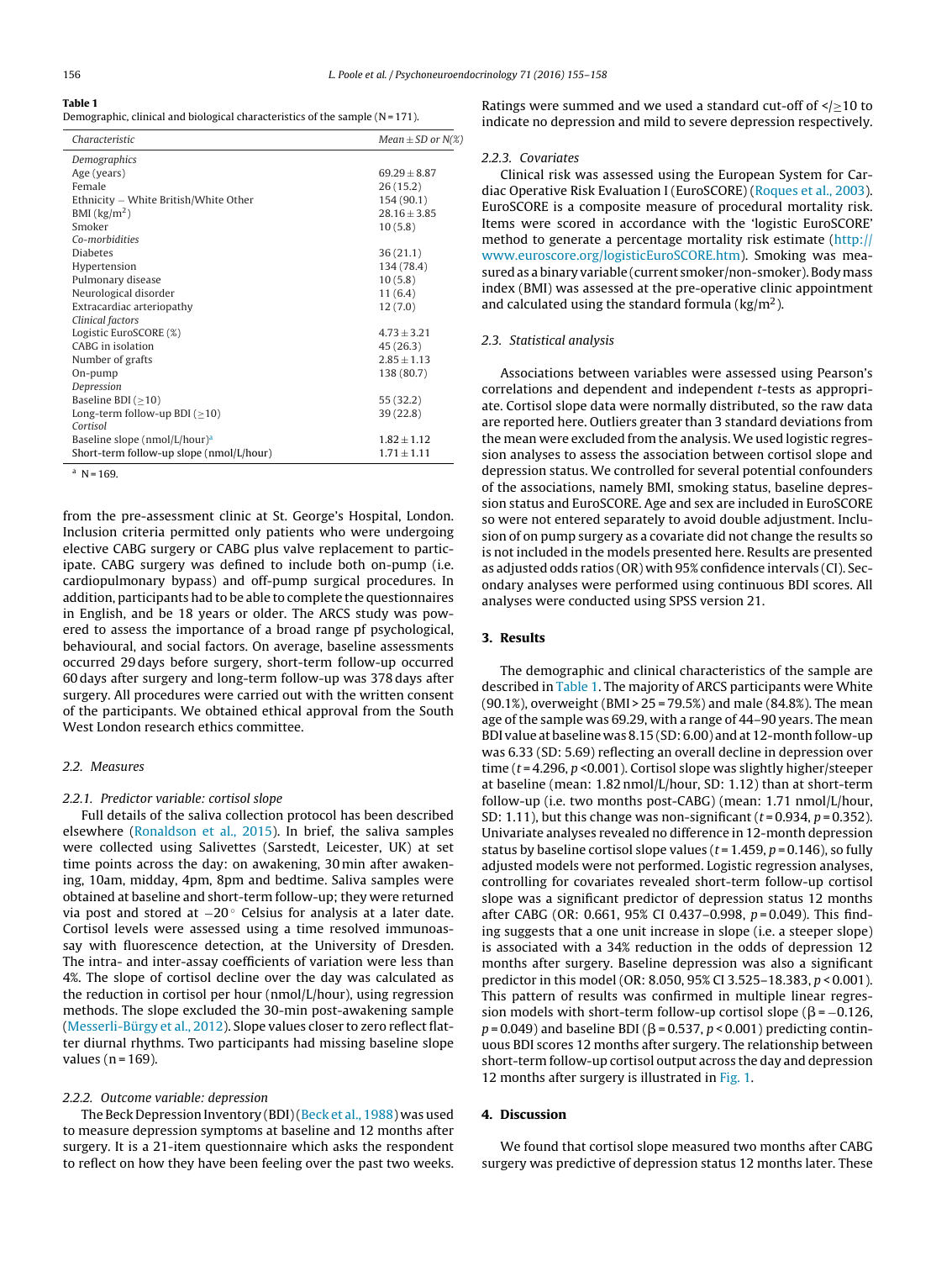<span id="page-3-0"></span>

**Fig. 1.** Diurnal cortisol output two months following CABG surgery by depression status at 12-month follow-up. Bars indicate standard errors of the mean.

results remained true even after controlling for potential confounders of this relationship, namely BMI, smoking and disease severity. These are the first findings to our knowledge that has implicated cortisol in the manifestation of depression symptoms following CABG surgery.

Previous studies have reported that there is heightened cortisol output in the days following CABG surgery [\(Gibbison](#page-4-0) et [al.,](#page-4-0) [2015\).](#page-4-0) There are likely multiple factors implicated in the dysregulation of cortisol after surgery, including both physiological mechanisms linked to marked increases in inflammation during the procedure ([Biglioli](#page-4-0) et [al.,](#page-4-0) [2003\)](#page-4-0) and recoveryperiods [\(Poole](#page-4-0) et [al.,](#page-4-0) [2013\),](#page-4-0) as well as psychological factors such as the experience of stress associated with undergoing a major operation and the related pain, discomfort and reduced mobility.We did not see a significant change in cortisol slope over time, though our results did indicate a reduction in slope (i.e. a flatter slope) at short-term follow-up compared to baseline. It is possible that this small difference in cortisol slope partly explains why we did not observe an association with baseline slope and later depression. Future replication in larger studies is needed to confirm this hypothesis.

In a previous study our group recruited patients with suspected coronary artery disease from hospital outpatient's clinics prior to diagnostic angiography. Findings showed that a flatter cortisol slope was associated with depression in patients who went on to receive a positive diagnosis for coronary artery disease, but not related to depression in those patients who did not receive a coronary artery disease diagnosis [\(Bhattacharyya](#page-4-0) et [al.,](#page-4-0) [2008\).](#page-4-0) Otte and colleagues ([Otte](#page-4-0) et [al.,](#page-4-0) [2004\)](#page-4-0) also found an association between cortisol and depression in the Heart and Soul study, however the 24-h urinary cortisol samples did not allow diurnal patterns to be explored. Combined, these findings suggest that cortisol dysregulation and depression may be related to the underlying disease processes in cardiac patients; the exact mechanisms for these effects are not yet clear though as alluded to, one possibility draws on the inflammatory model of depression in coronary heart disease ([Poole](#page-4-0) et [al.,](#page-4-0) [2011\).](#page-4-0) For example, there is evidence to suggest that pre-operative C-reactive protein levels predict depression experienced 6 months after CABG surgery [\(Yang](#page-4-0) et [al.,](#page-4-0) [2012\)](#page-4-0) and interferon-gamma measured in the days following surgery predicts depression 12-months after surgery ([Steptoe](#page-4-0) et [al.,](#page-4-0) [2015\).](#page-4-0) Inflammatory data was not collected in ARCS at the same post-operative time point as cortisol, preventing this hypothesis from being tested. However, our study is one of the few studies to examine the complex interaction between cardiac disease, cortisol and depression using a CABG population. The findings are clinically significant in

that interventions to enhance recovery and reduce stress in the immediate post-operative period may have long-term benefit.

Our study has a number of strengths. The prospective nature of our analyses allows the direction of the effect to be explored, with multiple assessments of cortisol and depression. The ARCS study examined patients undergoing CABG at a single hospital and therefore removes the influence of inter-hospital variation in patient care policy.However,there are also some limitations to our study. Firstis the reliance on questionnaire measures of depression, since these cannot be used to define clinical depression. Secondly, since our sample was predominately of White ethnicity and male, our findings may not readily generalise to other populations. Next, since we only had a small number of depression cases, this limited the number of covariates we could include in our models. Finally, cortisol was measured over a single day; although this is also the case in the majority of studies of cortisol and health outcomes, values on a single day may be affected by situational factors, increasing variability in findings.

#### **5. Conclusions**

A steeper cortisol slope measured two months following CABG surgery was associated with reduced odds of depression 12 months later. These findings suggest therapeutic benefit may be attained by intervening in the weeks following cardiac surgery.

#### **Conflict of interest**

None.

#### **Funding**

This research was funded by the British Heart Foundation. The funders had no involvement in the study design; in the collection, analysis and interpretation of data; in the writing of the report; and in the decision to submit the article for publication.

#### **Contributors**

Lydia Poole (PhD), Amy Ronaldson (MSc), Tara Kidd (PhD), Elizabeth Leigh (PhD), Marjan Jahangiri (FRCS (CTh)) and Andrew Steptoe (DSc).